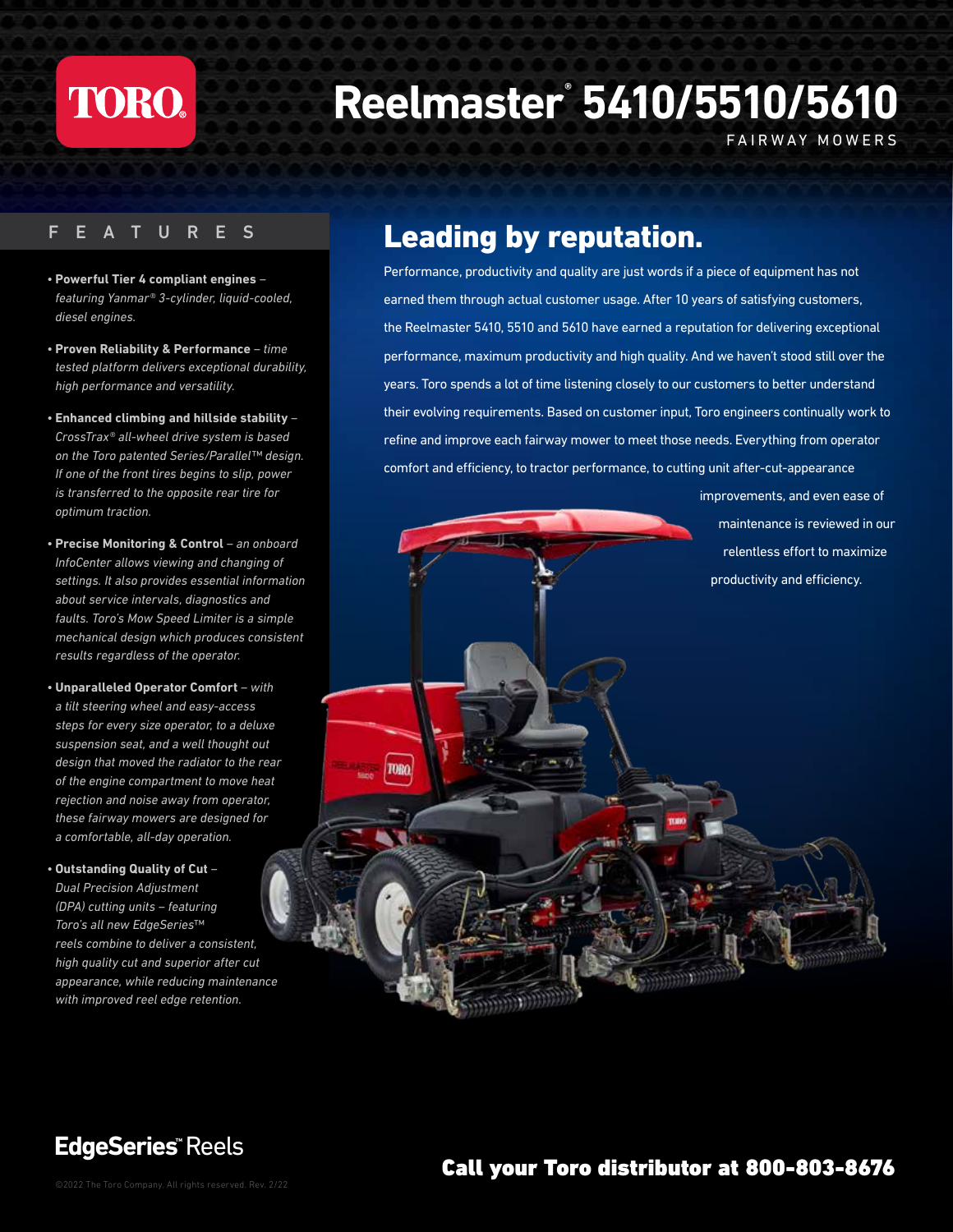

#### Reelmaster<sup>®</sup> 5410-D Specifications<sup>®</sup>

|                                    | REELMASTER 5410-D TIER 4 DIESEL, MODEL 03606                                                                                                                                                                                                                                                                                                   |  |  |
|------------------------------------|------------------------------------------------------------------------------------------------------------------------------------------------------------------------------------------------------------------------------------------------------------------------------------------------------------------------------------------------|--|--|
| <b>ENGINE</b>                      | Yanmar <sup>®</sup> 3-cylinder, liquid cooled, diesel engine. 36.8 hp (27.5 kW), 74.4 ft. lbs. (105 Nm) torque, 1.64 liter displacement.                                                                                                                                                                                                       |  |  |
| <b>LUBRICATION</b>                 | Pressurized lubrication system with 5.0 quart (4.7 liter) capacity.                                                                                                                                                                                                                                                                            |  |  |
| <b>FUEL FILTER</b>                 | Replaceable spin-on fuel filter/water separator.                                                                                                                                                                                                                                                                                               |  |  |
| <b>AIR CLEANER</b>                 | Heavy-duty three-stage, radial seal air cleaner with restriction indicator.                                                                                                                                                                                                                                                                    |  |  |
| COOLING                            | Plate and bar radiator/oil cooler combination, 6.3 fins per inch, 10 quart (9.5 liter) capacity.                                                                                                                                                                                                                                               |  |  |
| <b>FUEL TANK CAPACITY</b>          | 14 gallon (53 liter) capacity.                                                                                                                                                                                                                                                                                                                 |  |  |
| <b>HYDRAULIC OIL CAPACITY</b>      | 15 gallon (56.8 liter) capacity.                                                                                                                                                                                                                                                                                                               |  |  |
| <b>TRACTION DRIVE</b>              | Front drive wheels powered by a hydrostatic pump with individual wheel motors. All-wheel drive optional with CrossTrax® All-Wheel Drive system, which transfers<br>power from the front wheels to the opposite rear wheels via independent rear wheel motors                                                                                   |  |  |
| <b>GROUND SPEED</b>                | 0-10 mph (0-16 km/hr) forward transport; 0-8 mph (0-12.8 km/hr) mow; 0-4 mph (0-6.4 km/h) reverse.                                                                                                                                                                                                                                             |  |  |
| <b>TIRES</b>                       | Front traction tires: 26.5 x 14-12 turf tires Rear steer tires: 20 x 12-10                                                                                                                                                                                                                                                                     |  |  |
| <b>MAIN FRAME</b>                  | High strength steel frame with welded construction.                                                                                                                                                                                                                                                                                            |  |  |
| <b>BRAKES</b>                      | Individual left and right drum-type front wheel brakes. Brakes may be actuated for service braking via left foot pedal. Integrated foot pedal lock provides parking<br>brake. Dynamic braking through hydrostatic traction drive system.                                                                                                       |  |  |
| <b>STEERING</b>                    | Rear wheel, power steering with an independent hydraulic pump and circuit.                                                                                                                                                                                                                                                                     |  |  |
| <b>GAUGES</b>                      | InfoCenter <sup>w</sup> onboard LCD display shows gauges, alerts/faults, service reminders, electrical system diagnostics, indicates fuel level, coolant temp., low oil pressure,<br>alternator, engine hours, engine rpm, voltage, reel speed, backlap speed, glow indicator (diesel), lift/lower indicator.                                  |  |  |
| <b>CONTROLS</b>                    | Single foot-operated traction pedal, foot actuated mow speed limiter, foot actuated service and parking brake. Hand-operated key ignition switch, throttle,<br>isochronous engine speed control, cutting unit raise/lower joystick, cutting unit engage switch, and headlight switch all positioned on right hand pivoting control<br>console. |  |  |
| <b>ELECTRICAL &amp; INTERLOCKS</b> | Heavy-duty 12-volt battery, 570 CCA, 55 amp alternator. Electronic control unit is a microprocessor based, solid state control unit with diagnostic capabilities.<br>Traction pedal, parking brake, operator presence in seat, and cutting unit engage/disengage safety interlock switches.                                                    |  |  |
| <b>REEL DRIVE</b>                  | Reel drive circuit is split independently for front and rear cutting units. Hydraulic functions controlled by an integrated hydraulic control block. Reel speeds are<br>electronically adjustable in nine incremental settings. Standard on-board backlapping.                                                                                 |  |  |
| <b>CUTTING UNIT LIFT/LOWER</b>     | Front and rear cutting unit lift/lower is sequenced for uniform starting and ending points.                                                                                                                                                                                                                                                    |  |  |
| <b>SEAT</b>                        | Deluxe high back suspension seat with fore, aft, height and weight adjustment.                                                                                                                                                                                                                                                                 |  |  |
| <b>ROPS</b>                        | Standard with seat belt                                                                                                                                                                                                                                                                                                                        |  |  |
| <b>HEIGHT</b>                      | 63" (160 cm) seat top, 85" (217.2 cm) top of ROPS.                                                                                                                                                                                                                                                                                             |  |  |
| LENGTH (2WD)                       | 111" (281.9 cm)                                                                                                                                                                                                                                                                                                                                |  |  |
| <b>WHEEL BASE</b>                  | 60" (152.4 cm)                                                                                                                                                                                                                                                                                                                                 |  |  |
| <b>OPERATIONAL WIDTH</b>           | 113.5" (288.3 cm)                                                                                                                                                                                                                                                                                                                              |  |  |
| TRANSPORT WIDTH                    | 92" (233.7 cm)                                                                                                                                                                                                                                                                                                                                 |  |  |
| WEIGHT                             | 2,943 lbs. (1,335 kg) (2WD), 3,053 lbs. (1,385 kg) (4WD)                                                                                                                                                                                                                                                                                       |  |  |
| <b>CERTIFICATION</b>               | Complies with ANSI B71.4-2004 and CE requirements. Certain machine configurations require rear weight kits for standards compliance, see Operator's Manual for details.                                                                                                                                                                        |  |  |
| <b>WARRANTY</b>                    | Two-year limited warranty. Refer to the Operator's Manual for further details.                                                                                                                                                                                                                                                                 |  |  |

\*Specifications and design subject to change without notice. Products depicted in this literature are for demonstration purposes only.

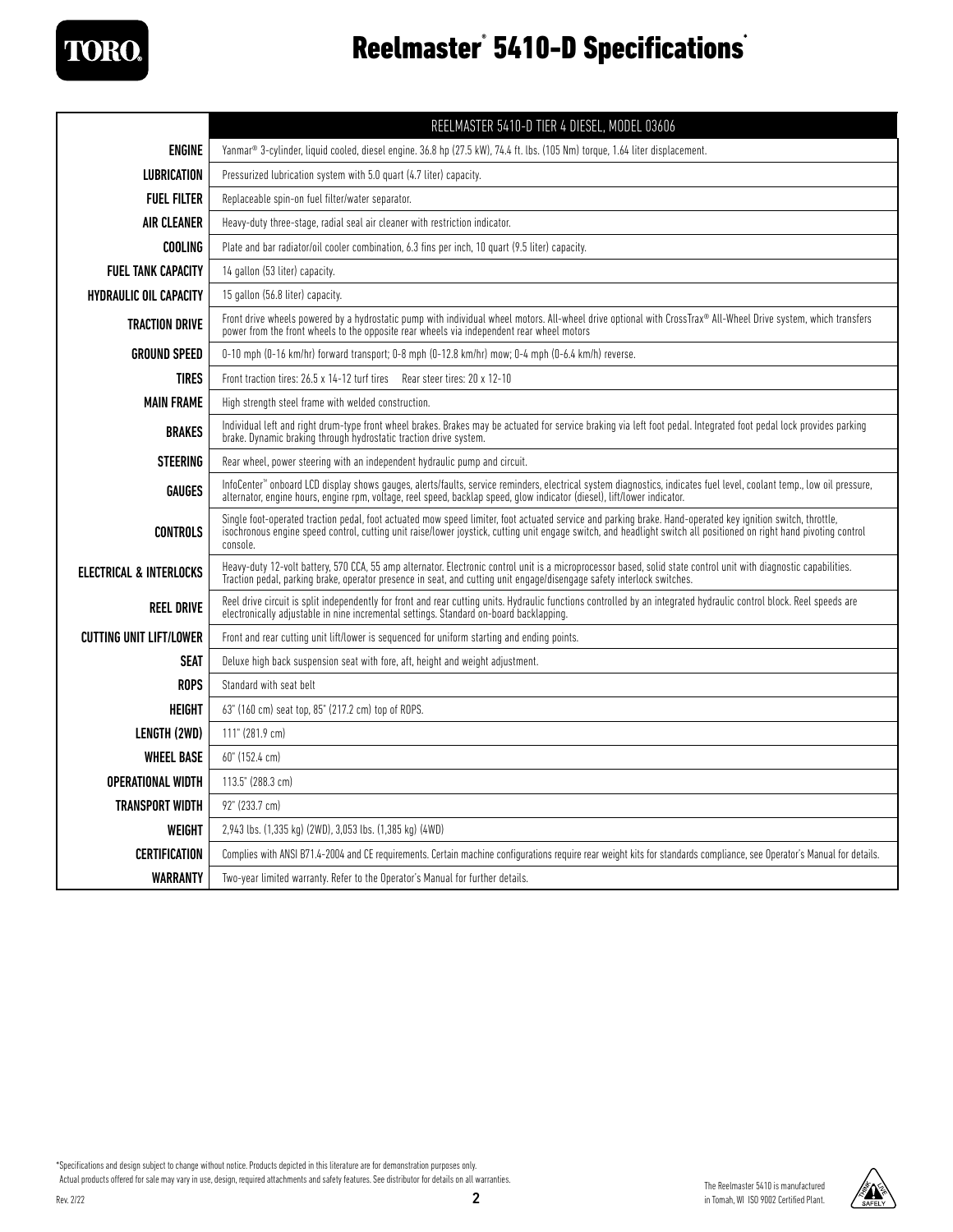

### Reelmaster® 5410-D Accessories\*

|                            | 8 AND 11-BLADE CUTTING UNITS, MODELS 03621, 03623 AND 03624                                                                                                                                                                                                      |  |
|----------------------------|------------------------------------------------------------------------------------------------------------------------------------------------------------------------------------------------------------------------------------------------------------------|--|
| <b>TYPE</b>                | 5-plex, hydraulically driven, balanced cutting units with adjustable rear weight transfer spring. Cutting units feature quick disconnect for removal/installation and are<br>interchangeable to all positions. Cutting units also feature rear throw capability. |  |
| <b>SIZE</b>                | 22" (56 cm) wide, 5" (12.7 cm) diameter, 8 & 11" blade cutting units.                                                                                                                                                                                            |  |
| WIDTH OF CUT               | 100" (254 cm)                                                                                                                                                                                                                                                    |  |
| <b>HOC RANGE</b>           | $0.25 - 1.5$ " (6.4-38.1 mm)                                                                                                                                                                                                                                     |  |
| <b>REEL SPEED</b>          | Manually controlled, variable reel speed for control of clip frequency. Reel speeds are incrementally adjustable between 200-2,000 rpm with a backlap speed of 200 rpm.                                                                                          |  |
| <b>BEDKNIFE ADJUSTMENT</b> | Dual Precision Adjustment (DPA), bedknife to reel.                                                                                                                                                                                                               |  |
| ROLLERS                    | 3" (7.6 cm) diameter, deep groove plastic Wiehle front roller. 2.5" (6.4 cm) diameter shortened steel rear roller. Other roller configurations optional.                                                                                                         |  |

|                | UNIVERSAL GROOMER, MODEL 03763                                                                                                                                  |  |
|----------------|-----------------------------------------------------------------------------------------------------------------------------------------------------------------|--|
| <b>TYPE</b>    | Forward, Reverse & Neutral. Rotating blades with optional Broomer <sup>TM</sup> brush strips that are woven within the blade helix for full width turf contact. |  |
| GROOMING WIDTH | $20.5^{\circ}$ (52.1 cm)                                                                                                                                        |  |
| GROOMING RANGE | 0-0.25" (0-6.4 mm) below height of cut when engaged, 0.5" (0-12.7 mm) above Groomer height of cut when disengaged.                                              |  |
| <b>BLADES</b>  | 2.5" (6.4 cm) diameter, 0.042" (1 mm) thick heat treated spring steel blades with 0.5" (12.7 mm) spacing.                                                       |  |

|                       | POWERED REAR ROLLER BRUSH, MODEL 03406                                     |  |
|-----------------------|----------------------------------------------------------------------------|--|
| <b>TYPE</b>           | Rotating, helically woven, stiff bristled brush. Spring loaded belt drive. |  |
| <b>CONTACT POINTS</b> | Tightly woven 11-point contact.                                            |  |
| <b>SPIN RATE</b>      | Rapid 2000 rpm spin rate.                                                  |  |

| CUTTING UNITS |                                            |
|---------------|--------------------------------------------|
| 03621         | 5" (12.7 cm) 8-blade DPA RR cutting unit   |
| 03623         | 5" (12.7 cm) 11-blade DPA FSR cutting unit |
| 03624         | 5" (12.7 cm) 11-blade DPA RR cutting unit  |
| 03618         | 5" (12.7 cm) verticutter cutting unit      |

| TRACTION UNIT ACCESSORIES |                                |
|---------------------------|--------------------------------|
| 03655                     | CrossTrax® All-Wheel Drive Kit |
| 03667                     | Air-ride Seat Suspension       |
| 03614                     | Golf Ball Guard                |

| TRACTION UNIT SUNSHADE |                            |  |
|------------------------|----------------------------|--|
| 30669                  | Universal Sunshade - White |  |
| 30671                  | Universal Sunshade - Red   |  |
| 03248                  | Switch Panel               |  |
| 03247                  | Operator Cooling Fan       |  |
| 138-2700               | Worklights                 |  |
| 138-2699               | Beacon                     |  |
| 138-2994               | Wire Harness               |  |

| 5" (12.7 cm) CUTTING UNIT ACCESSORIES |                                           |  |
|---------------------------------------|-------------------------------------------|--|
| 03763                                 | Universal Groomer                         |  |
| 03772                                 | 22" (56 cm) Groomer Cartridge             |  |
| 03767                                 | Grooming Brush Cartridge                  |  |
| 03417                                 | Universal Only Weight Kit                 |  |
| 03658                                 | Powered rear roller brush for groomers    |  |
| 03413                                 | Weight for cutting units with attachments |  |
| 03406                                 | Powered rear roller brush only            |  |
| 03411                                 | End Weight Kit                            |  |
| 03415                                 | Flex Grass Basket                         |  |
| 131-6845                              | Flex Groomer Rod Kit                      |  |

| BEDKNIFE OPTIONS |                          |  |
|------------------|--------------------------|--|
| 137-0833         | EdgeMax <sup>™</sup>     |  |
| 108-9096         | Standard                 |  |
| 137-0832         | EdgeMax Low Cut          |  |
| 110-4084         | Low Cut                  |  |
| 119-4280         | EdgeMax Extended Low Cut |  |
| 120-1640         | <b>Extended Low Cut</b>  |  |
| 110-4074         | Heavy Duty               |  |

| SCRAPFR OPTIONS |                       |
|-----------------|-----------------------|
| 107-3280        | Rear Roller Scraper   |
| 107-2993-03     | Wiehle Roller Scraper |
| 110-1735        | Comb Scraper Kit      |

\*Specifications and design subject to change without notice. Products depicted in this literature are for demonstration purposes only.

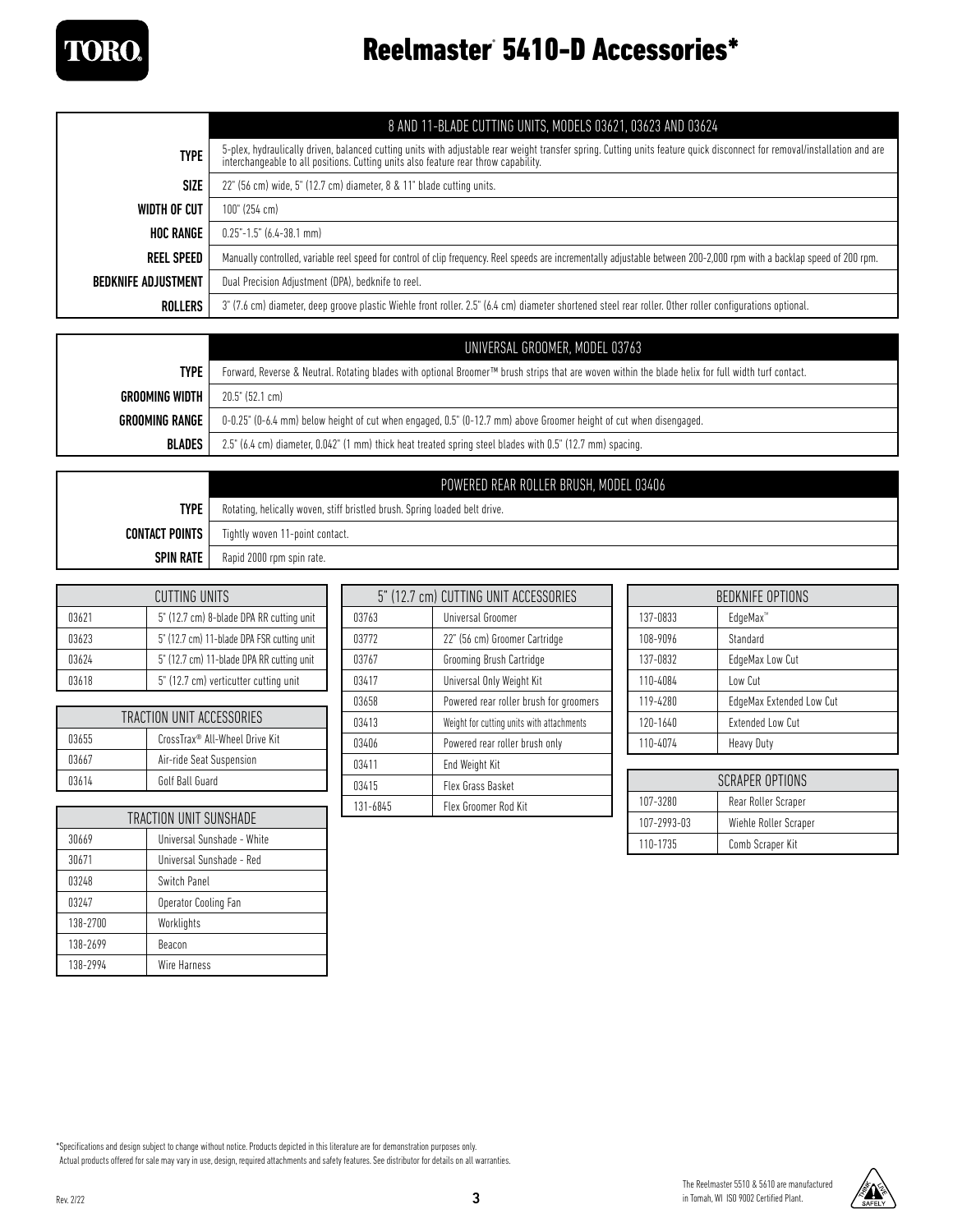**TORO** 

## Reelmaster° 5510 / 5510-D Specifications<sup>\*</sup>

|                                | REELMASTER 5510,<br>MODEL 03676                                                                                                                                                                                                                                                                                 | REELMASTER 5510-D (A),<br>TIER 4 DIESEL, MODEL 03607                                                                                                                                                                                                                                                                                                      |  |
|--------------------------------|-----------------------------------------------------------------------------------------------------------------------------------------------------------------------------------------------------------------------------------------------------------------------------------------------------------------|-----------------------------------------------------------------------------------------------------------------------------------------------------------------------------------------------------------------------------------------------------------------------------------------------------------------------------------------------------------|--|
| <b>ENGINE</b>                  | Kubota® 4-cylinder, liquid cooled, diesel engine. 35.5 hp (26.5 kW) @ 3000 rpm.                                                                                                                                                                                                                                 | Yanmar® 3-cylinder, liquid cooled, diesel engine.<br>36.8 hp (27.5 kW), 74.4 ft. lbs. (105 Nm) torque, 1.64 liter displacement.                                                                                                                                                                                                                           |  |
| <b>LUBRICATION</b>             | Pressurized lubrication system with 5.0 quart (4.7 liter) capacity.                                                                                                                                                                                                                                             |                                                                                                                                                                                                                                                                                                                                                           |  |
| <b>FUEL FILTER</b>             | Replaceable spin-on fuel filter/water separator.                                                                                                                                                                                                                                                                |                                                                                                                                                                                                                                                                                                                                                           |  |
| <b>AIR CLEANER</b>             | Heavy-duty three-stage, radial seal air cleaner with restriction indicator.                                                                                                                                                                                                                                     |                                                                                                                                                                                                                                                                                                                                                           |  |
| <b>COOLING</b>                 | Rear mounted radiator with industrial tube and fin construction, 6.5 fins per<br>inch, 7.0 quart (6.6 liter) capacity.                                                                                                                                                                                          | Plate and bar radiator/oil cooler combination, 6.3 fins per inch, 10 quart (9.5)<br>liter) capacity.                                                                                                                                                                                                                                                      |  |
| <b>FUEL TANK CAPACITY</b>      | 13.5 gallon (51.1 liter) capacity. Biodiesel-Ready for use up to B-20 (20%<br>biodiesel and 80% petroleum blend).                                                                                                                                                                                               | 14 gallon (53 liter) capacity.                                                                                                                                                                                                                                                                                                                            |  |
| <b>HYDRAULIC OIL CAPACITY</b>  | 9.0 gallon (34.1 liter) capacity.                                                                                                                                                                                                                                                                               | 15 gallon (56.8 liter) capacity.                                                                                                                                                                                                                                                                                                                          |  |
| <b>TRACTION DRIVE</b>          | Front drive wheels powered by a hydrostatic pump with individual wheel motors. All-wheel drive optional with CrossTrax® All-Wheel Drive system, which transfers<br>power from the front wheels to the opposite rear wheels via independent rear wheel motors                                                    |                                                                                                                                                                                                                                                                                                                                                           |  |
| <b>GROUND SPEED</b>            | 0-10 mph (0-16 km/hr) forward transport; 0-8 mph (0-12.8 km/hr) mow; 0-4 mph (0-6.4 km/h) reverse.                                                                                                                                                                                                              |                                                                                                                                                                                                                                                                                                                                                           |  |
| <b>TIRES</b>                   | Front traction tires: 26.5 x 14-12 turf tires Rear steer tires: 20 x 12-10                                                                                                                                                                                                                                      |                                                                                                                                                                                                                                                                                                                                                           |  |
| <b>MAIN FRAME</b>              | High strength steel frame with welded construction.                                                                                                                                                                                                                                                             |                                                                                                                                                                                                                                                                                                                                                           |  |
| <b>BRAKES</b>                  | Individual left and right drum-type front wheel brakes. Brakes may be actuated for service braking via left foot pedal. Integrated foot pedal lock provides parking<br>brake. Dynamic braking through hydrostatic traction drive system.                                                                        |                                                                                                                                                                                                                                                                                                                                                           |  |
| <b>STEERING</b>                | Rear wheel, power steering with an independent hydraulic pump and circuit.                                                                                                                                                                                                                                      |                                                                                                                                                                                                                                                                                                                                                           |  |
| <b>GAUGES</b>                  | InfoCenter" onboard LCD display shows gauges, alerts/faults, service reminders, electrical system diagnostics, indicates fuel level, coolant temp., low oil pressure,<br>alternator, engine hours, engine rpm, voltage, reel speed, backlap speed, glow indicator (diesel), lift/lower indicator.               |                                                                                                                                                                                                                                                                                                                                                           |  |
| <b>CONTROLS</b>                | Single foot-operated traction pedal, foot actuated mow speed limiter, foot<br>actuated service and parking brake. Hand-operated key ignition switch,<br>throttle, cutting unit raise/lower joystick, cutting unit engage switch, and<br>headlight switch all positioned on right hand pivoting control console. | Single foot-operated traction pedal, foot actuated mow speed limiter, foot<br>actuated service and parking brake. Hand-operated key ignition switch,<br>throttle, isochronous engine speed control, cutting unit raise/lower joystick,<br>cutting unit engage switch, and LED headlight switch, all positioned on right<br>hand pivoting control console. |  |
| ELECTRICAL & INTERLOCKS        | Heavy-duty 12-volt battery, 570 CCA, 40 amp alternator. Electronic control unit is a microprocessor based, solid state control unit vith diagnostic capabilities.<br>Traction pedal, parking brake, operator presence in seat, and cutting unit<br>engage/disengage safety interlock switches.                  | Heavy-duty 12-volt battery, 570 CCA, 55 amp alternator. Electronic control unit<br>is a microprocessor based, solid state control unit with diagnostic capabilities.<br>Traction pedal, parking brake, operator presence in seat, and cutting unit<br>engage/disengage safety interlock switches.                                                         |  |
| <b>REEL DRIVE</b>              | Reel drive circuit is split independently for front and rear cutting units. Hydraulic functions controlled by an integrated hydraulic control block. Reel speeds are<br>electronically adjustable in nine incremental settings. Standard on-board backlapping.                                                  |                                                                                                                                                                                                                                                                                                                                                           |  |
| <b>CUTTING UNIT LIFT/LOWER</b> | Front and rear cutting unit lift/lower is sequenced for uniform starting and ending points.                                                                                                                                                                                                                     |                                                                                                                                                                                                                                                                                                                                                           |  |
| <b>SEAT</b>                    | Deluxe high back suspension seat with fore, aft, height and weight adjustment.                                                                                                                                                                                                                                  |                                                                                                                                                                                                                                                                                                                                                           |  |
| <b>ROPS</b>                    | Standard with seat belt                                                                                                                                                                                                                                                                                         |                                                                                                                                                                                                                                                                                                                                                           |  |
| HEIGHT                         | 63" (160 cm) seat top, 85.5" (217.2 cm) top of ROPS.                                                                                                                                                                                                                                                            |                                                                                                                                                                                                                                                                                                                                                           |  |
| LENGTH (2WD)                   | 111" (281.9 cm)                                                                                                                                                                                                                                                                                                 |                                                                                                                                                                                                                                                                                                                                                           |  |
| <b>WHEEL BASE</b>              | 60" (152.4 cm)                                                                                                                                                                                                                                                                                                  |                                                                                                                                                                                                                                                                                                                                                           |  |
| <b>OPERATIONAL WIDTH</b>       | 116" (288.3 cm)                                                                                                                                                                                                                                                                                                 |                                                                                                                                                                                                                                                                                                                                                           |  |
| <b>TRANSPORT WIDTH</b>         | 92" (233.7 cm)                                                                                                                                                                                                                                                                                                  |                                                                                                                                                                                                                                                                                                                                                           |  |
| <b>WEIGHT</b>                  | 2,693 lbs. (1,222 kg) (2WD), 2,803 lbs. (1,271 kg) (4WD)                                                                                                                                                                                                                                                        | 3,131 lbs. (1,420 kg) (2WD), 3,241 lbs. (1,470 kg) (4WD)                                                                                                                                                                                                                                                                                                  |  |
| <b>CERTIFICATION</b>           | Complies with ANSI B71.4-2004 and CE requirements. Certain machine configurations require rear weight kits for standards compliance, see Operator's Manual for details.                                                                                                                                         |                                                                                                                                                                                                                                                                                                                                                           |  |
| <b>WARRANTY</b>                | Two-year limited warranty. Refer to the Operator's Manual for further details.                                                                                                                                                                                                                                  |                                                                                                                                                                                                                                                                                                                                                           |  |

\*Specifications and design subject to change without notice. Products depicted in this literature are for demonstration purposes only.

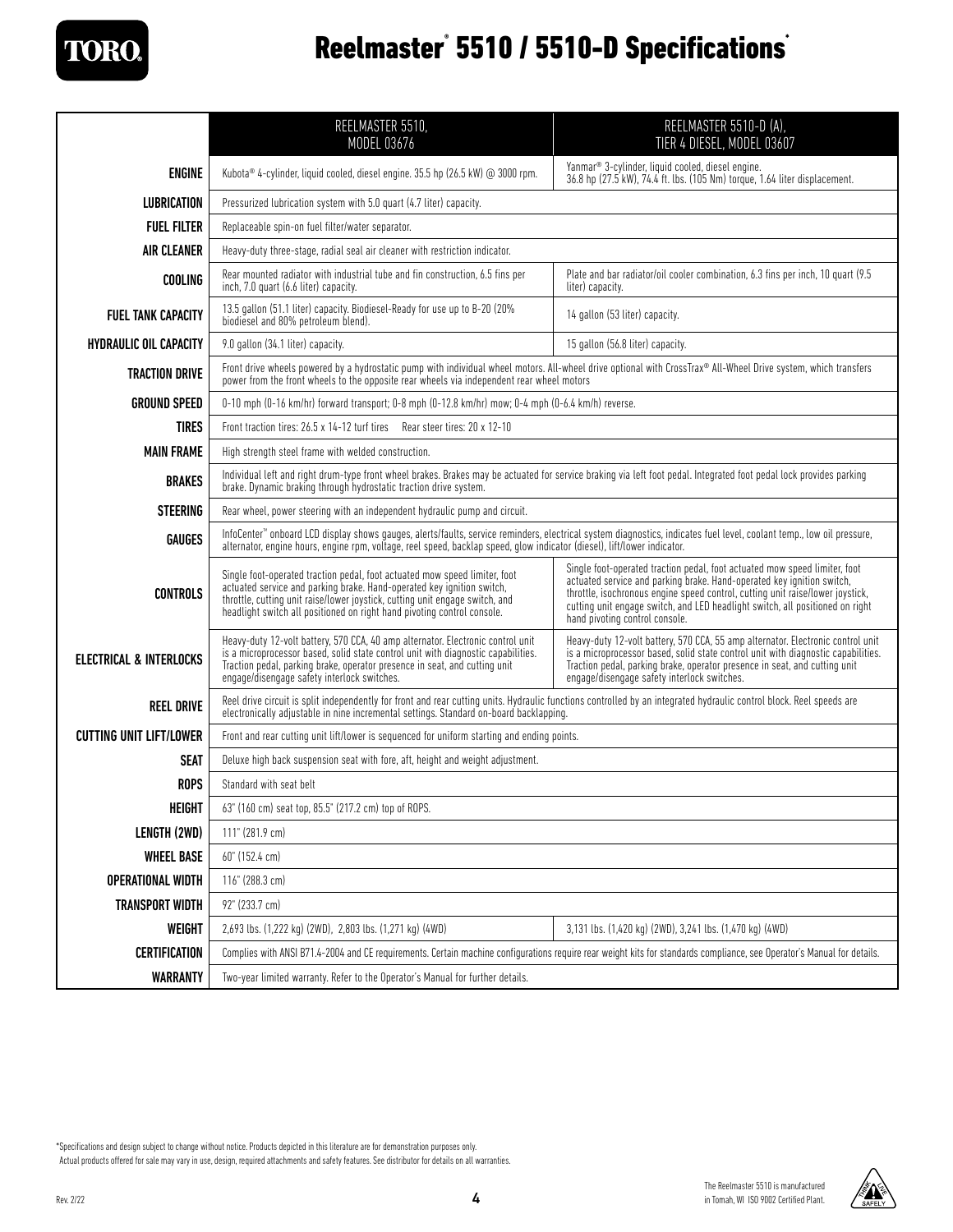

### Reelmaster° 5510 / 5510-D Accessories<sup>®</sup>

|                            | 8 AND 11-BLADE CUTTING UNITS, MODELS 03638, 03639, 03641, AND 03643                                                                                                                                                                                              |  |
|----------------------------|------------------------------------------------------------------------------------------------------------------------------------------------------------------------------------------------------------------------------------------------------------------|--|
| <b>TYPE</b>                | 5-plex, hydraulically driven, balanced cutting units with adjustable rear weight transfer spring. Cutting units feature quick disconnect for removal/installation and are<br>interchangeable to all positions. Cutting units also feature rear throw capability. |  |
| SIZE                       | 22" (56 cm) wide, 7" (17.8 cm) diameter, 8 and 11 blade cutting units.                                                                                                                                                                                           |  |
| WIDTH OF CUT               | 100" (254 cm)                                                                                                                                                                                                                                                    |  |
| <b>HOC RANGE</b>           | $0.25 - 1.5$ " (6.4-38.1 mm)                                                                                                                                                                                                                                     |  |
| <b>REEL SPEED</b>          | Manually controlled, variable reel speed for control of clip frequency. Reel speeds are incrementally adjustable between 200-1,650 rpm with a backlap speed of 200 rpm.                                                                                          |  |
| <b>BEDKNIFE ADJUSTMENT</b> | Dual Precision Adjustment (DPA), bedknife to reel.                                                                                                                                                                                                               |  |
| ROLLERS                    | 3" (7.6 cm) diameter, deep groove plastic Wiehle front roller. 3" (7.6 cm) diameter steel rear roller. Other roller configurations optional.                                                                                                                     |  |

|                       | UNIVERSAL GROOMER, MODEL 03763                                                                                                                                  |  |
|-----------------------|-----------------------------------------------------------------------------------------------------------------------------------------------------------------|--|
| <b>TYPE</b>           | Forward, Reverse & Neutral. Rotating blades with optional Broomer <sup>TM</sup> brush strips that are woven within the blade helix for full width turf contact. |  |
| GROOMING WIDTH        | $20.5^{\circ}$ (52.1 cm)                                                                                                                                        |  |
| <b>GROOMING RANGE</b> | $0-0.25$ " ( $0-6.4$ mm) below height of cut when engaged, $0-0.25$ " ( $0-6.4$ mm) above height of cut when disengaged.                                        |  |
| <b>BLADES</b>         | 2.5" (6.4 cm) diameter, 0.042" (1 mm) thick heat treated spring steel blades with 0.5" (12.7 mm) spacing.                                                       |  |

|                       | POWERED REAR ROLLER BRUSH, MODEL 03408                                     |  |
|-----------------------|----------------------------------------------------------------------------|--|
| <b>TYPE</b>           | Rotating, helically woven, stiff bristled brush. Spring loaded belt drive. |  |
| <b>CONTACT POINTS</b> | Tightly woven 11 point contact.                                            |  |
| <b>SPIN RATE</b>      | Rapid 2000 rpm spin rate.                                                  |  |

| CUTTING UNITS |                                             |  |
|---------------|---------------------------------------------|--|
| 03629         | 7" (17.8 cm) cutting unit finishing kit     |  |
| 03638         | 7" (17.8 cm) 8-blade DPA, RR cutting unit   |  |
| 03639         | 7" (17.8 cm) 8-blade DPA, FSR cutting unit  |  |
| 03641         | 7" (17.8 cm) 11-blade DPA, FSR cutting unit |  |
| 03643         | 7" (17.8 cm) 11-blade DPA, RR cutting unit  |  |
| 03619         | 7" (17.8 cm) verticutter cutting unit       |  |

| TRACTION UNIT ACCESSORIES |                                |  |
|---------------------------|--------------------------------|--|
| 03655                     | CrossTrax® All-Wheel Drive Kit |  |
| 03667                     | Air-ride Seat Suspension       |  |
| 03614                     | Golf Ball Guard                |  |

| TRACTION UNIT SUNSHADE |                            |  |
|------------------------|----------------------------|--|
| 30669                  | Universal Sunshade - White |  |
| 30671                  | Universal Sunshade - Red   |  |
| 03248                  | Switch Panel               |  |
| 03247                  | Operator Cooling Fan       |  |
| 138-2700               | Worklights                 |  |
| 138-2699               | Beacon                     |  |
| 138-2994               | <b>Wire Harness</b>        |  |

| 7" (17.8 cm) CUTTING UNIT ACCESSORIES |                                              |
|---------------------------------------|----------------------------------------------|
| 03768                                 | Universal Groomer                            |
| 03772                                 | 22" (56 cm) Groomer Cartridge                |
| 03767                                 | Grooming Brush Cartridge                     |
| 03418                                 | Universal Only Weight Kit                    |
| 03659                                 | Powered rear roller brush for groomers       |
| 03419                                 | Universal w/RRB Weight Kit                   |
| 03408                                 | Powered rear roller brush only               |
| 03405                                 | Weight for cutting units without attachments |
| 03415                                 | Flex Grass Basket                            |
| 131-6845                              | Flex Groomer Rod Kit                         |

| <b>BEDKNIFE OPTIONS</b> |                          |  |
|-------------------------|--------------------------|--|
| 137-0833                | EdgeMax <sup>™</sup>     |  |
| 108-9096                | Standard                 |  |
| 137-0832                | EdgeMax Low Cut          |  |
| 110-4084                | Low Cut                  |  |
| 119-4280                | EdgeMax Extended Low Cut |  |
| 120-1640                | <b>Extended Low Cut</b>  |  |
| 110-4074                | Heavy Duty               |  |

| SCRAPER OPTIONS |                       |  |
|-----------------|-----------------------|--|
| 107-3280        | Rear Roller Scraper   |  |
| 107-2993-03     | Wiehle Roller Scraper |  |
| 110-1735        | Comb Scraper Kit      |  |

\*Specifications and design subject to change without notice. Products depicted in this literature are for demonstration purposes only.

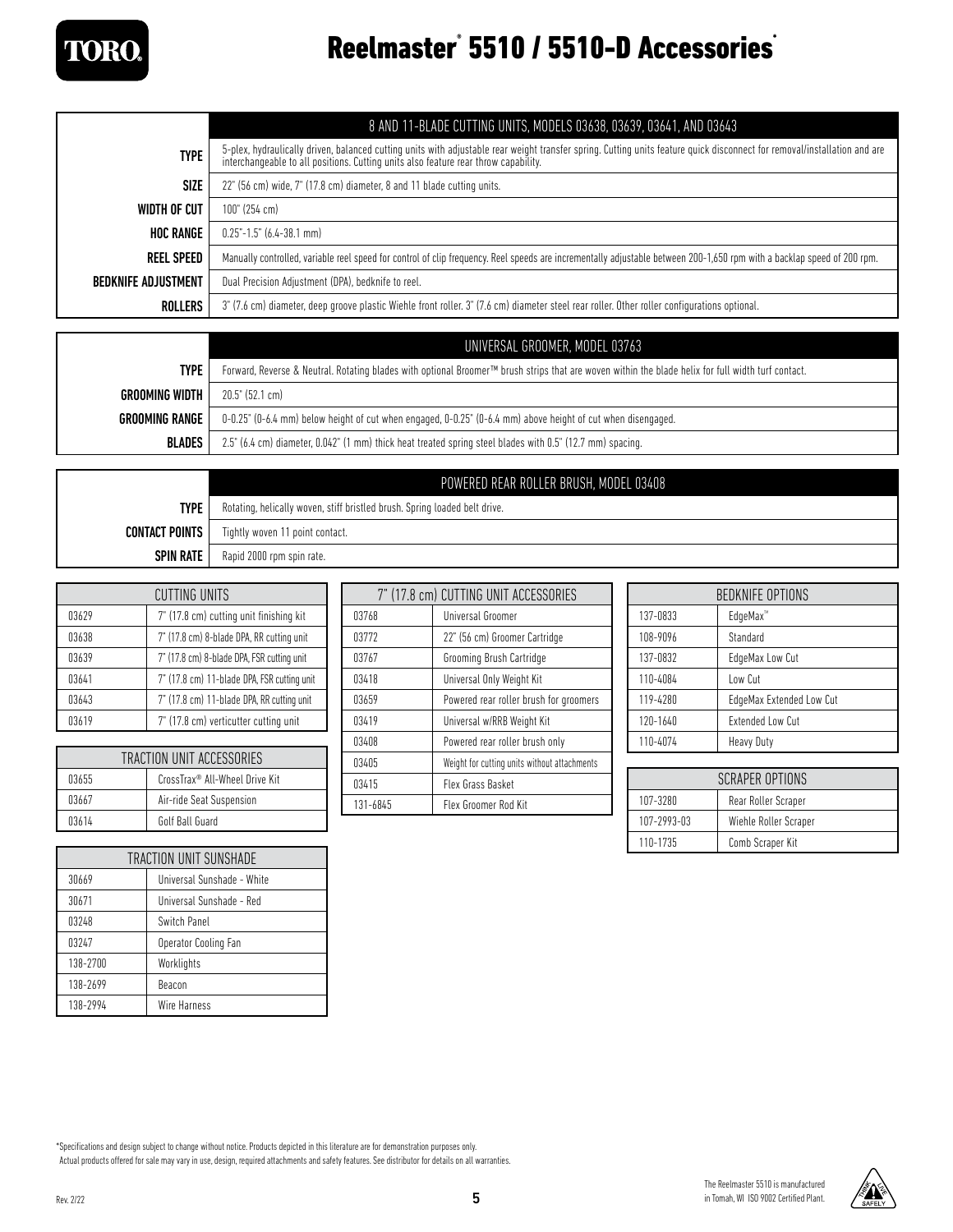

### Reelmaster® 5610 Specifications<sup>®</sup>

|                                | REELMASTER 5610 4WD, MODEL 03678                                                                                                                                                                                                                                                                               | REELMASTER 5610-D 4WD, MODEL 03679                                                                                                                        |  |
|--------------------------------|----------------------------------------------------------------------------------------------------------------------------------------------------------------------------------------------------------------------------------------------------------------------------------------------------------------|-----------------------------------------------------------------------------------------------------------------------------------------------------------|--|
| <b>ENGINE</b>                  | Yanmar® 3-cylinder, liquid cooled, turbo-diesel engine, 43.5 hp (32.4 kW), 74.4<br>Kubota <sup>*</sup> 4-cylinder, liquid cooled, diesel engine. 44.2 hp (33 kW) @ 3000 rpm.<br>ft. lbs. (105 Nm) torque, 1.64 liter displacement. Tier 4 Final Compliant.                                                     |                                                                                                                                                           |  |
| <b>LUBRICATION</b>             | Pressurized lubrication system with 5.0 quart (4.7 liter) capacity.                                                                                                                                                                                                                                            |                                                                                                                                                           |  |
| <b>FUEL FILTER</b>             | Replaceable spin-on fuel filter/water separator.                                                                                                                                                                                                                                                               |                                                                                                                                                           |  |
| <b>AIR CLEANER</b>             | Heavy duty three-stage, radial seal air cleaner with restriction indicator.                                                                                                                                                                                                                                    |                                                                                                                                                           |  |
| <b>COOLING</b>                 | Rear mounted radiator with industrial tube and fin construction, 6.3 fins per inch, 10.0 quart (9.5 liter) capacity.                                                                                                                                                                                           |                                                                                                                                                           |  |
| <b>FUEL TANK CAPACITY</b>      | 13.5 gallon (51.1 liter) capacity. Biodiesel-Ready for use up to B-20 (20% biodiesel and 80% petroleum blend).                                                                                                                                                                                                 |                                                                                                                                                           |  |
| <b>HYDRAULIC OIL CAPACITY</b>  | 9.0 gallon (34.1 liter) capacity.                                                                                                                                                                                                                                                                              |                                                                                                                                                           |  |
| <b>TRACTION DRIVE</b>          | Front drive wheels powered by a hydrostatic pump with individual wheel<br>motors. All-wheel drive optional with CrossTrax® All-Wheel Drive system,<br>which transfers power from the front wheels to the opposite rear wheels via<br>independent rear wheel motors.                                            | CrossTrax® All-Wheel Drive system standard, which transfers power from the<br>front wheels to the opposite rear wheels via independent rear wheel motors. |  |
| <b>GROUND SPEED</b>            | 0-10 mph (0-16 km/hr) forward transport; 0-8 mph (0-12.8 km/hr) mow; 0-4 mph (0-6.4 km/h) reverse.                                                                                                                                                                                                             |                                                                                                                                                           |  |
| <b>TIRES</b>                   | Front traction tires: 26.5 x 14-12 turf tires: Rear steer tires: 20 x 12-10.                                                                                                                                                                                                                                   |                                                                                                                                                           |  |
| <b>MAIN FRAME</b>              | High strength steel frame with welded construction.                                                                                                                                                                                                                                                            |                                                                                                                                                           |  |
| <b>BRAKES</b>                  | Individual left and right drum-type front wheel brakes. Brakes may be actuated for service braking via left foot pedal. Integrated foot pedal lock provides parking<br>brake. Dynamic braking through hydrostatic traction drive system.                                                                       |                                                                                                                                                           |  |
| <b>STEERING</b>                | Rear wheel, power steering with an independent hydraulic pump and circuit.                                                                                                                                                                                                                                     |                                                                                                                                                           |  |
| <b>GAUGES</b>                  | InfoCenter <sup>™</sup> onboard LCD display shows qauges, alerts/faults, service reminders, electrical system diagnostics, indicates fuel level, coolant temp., low oil pressure,<br>alternator, engine hours, engine rpm, voltage, reel speed, backlap speed, glow indicator (diesel), lift/lower indicator.  |                                                                                                                                                           |  |
| <b>CONTROLS</b>                | Single foot-operated traction pedal, foot actuated mow speed limiter, foot actuated service and parking brake. Hand-operated key ignition switch, throttle, cutting<br>unit raise/lower joystick, cutting unit engage switch, and LED headlight switch, all positioned on right hand pivoting control console. |                                                                                                                                                           |  |
| ELECTRICAL & INTERLOCKS        | Heavy duty 12-volt battery, 570 CCA, 40 amp alternator. Electronic control unit is a microprocessor based, solid state control unit with diagnostic capabilities. Traction<br>pedal, parking brake, operator presence in seat, and cutting unit engage/disengage safety interlock switches.                    |                                                                                                                                                           |  |
| <b>REEL DRIVE</b>              | Reel drive circuit is split independently for front and rear cutting units. Hydraulic functions controlled by an integrated hydraulic control block. Reel speeds are<br>electronically adjustable in nine incremental settings. Standard on-board backlapping.                                                 |                                                                                                                                                           |  |
| <b>CUTTING UNIT LIFT/LOWER</b> |                                                                                                                                                                                                                                                                                                                | Front and rear cutting unit lift/lower is sequenced for uniform starting and ending points.                                                               |  |
| <b>SEAT</b>                    | Deluxe high back suspension seat with fore, aft, height and weight adjustment.                                                                                                                                                                                                                                 |                                                                                                                                                           |  |
| <b>ROPS</b>                    | Standard with seat belt                                                                                                                                                                                                                                                                                        |                                                                                                                                                           |  |
| <b>HEIGHT</b>                  | 63" (160 cm) seat top, 85.5" (217.2 cm) top of ROPS.                                                                                                                                                                                                                                                           |                                                                                                                                                           |  |
| LENGTH (2WD)                   | 111" (281.9 cm)                                                                                                                                                                                                                                                                                                |                                                                                                                                                           |  |
| <b>WHEEL BASE</b>              | 60" (152.4 cm)                                                                                                                                                                                                                                                                                                 |                                                                                                                                                           |  |
| <b>OPERATIONAL WIDTH</b>       | 116" (288.3 cm)                                                                                                                                                                                                                                                                                                |                                                                                                                                                           |  |
| <b>TRANSPORT WIDTH</b>         | 92" (233.7 cm)                                                                                                                                                                                                                                                                                                 |                                                                                                                                                           |  |
| WEIGHT                         | 2,756 lbs. (1,276 kg) (2WD), 2,866 lbs. (1,326 kg) (4WD)                                                                                                                                                                                                                                                       |                                                                                                                                                           |  |
| <b>CERTIFICATION</b>           | Complies with ANSI B71.4-2004 and CE requirements. Certain machine configurations require rear weight kits for standards compliance, see Operator's Manual for details.                                                                                                                                        |                                                                                                                                                           |  |
| <b>WARRANTY</b>                | Two-year limited warranty. Refer to the Operator's Manual for further details.                                                                                                                                                                                                                                 |                                                                                                                                                           |  |

\*Specifications and design subject to change without notice. Products depicted in this literature are for demonstration purposes only.